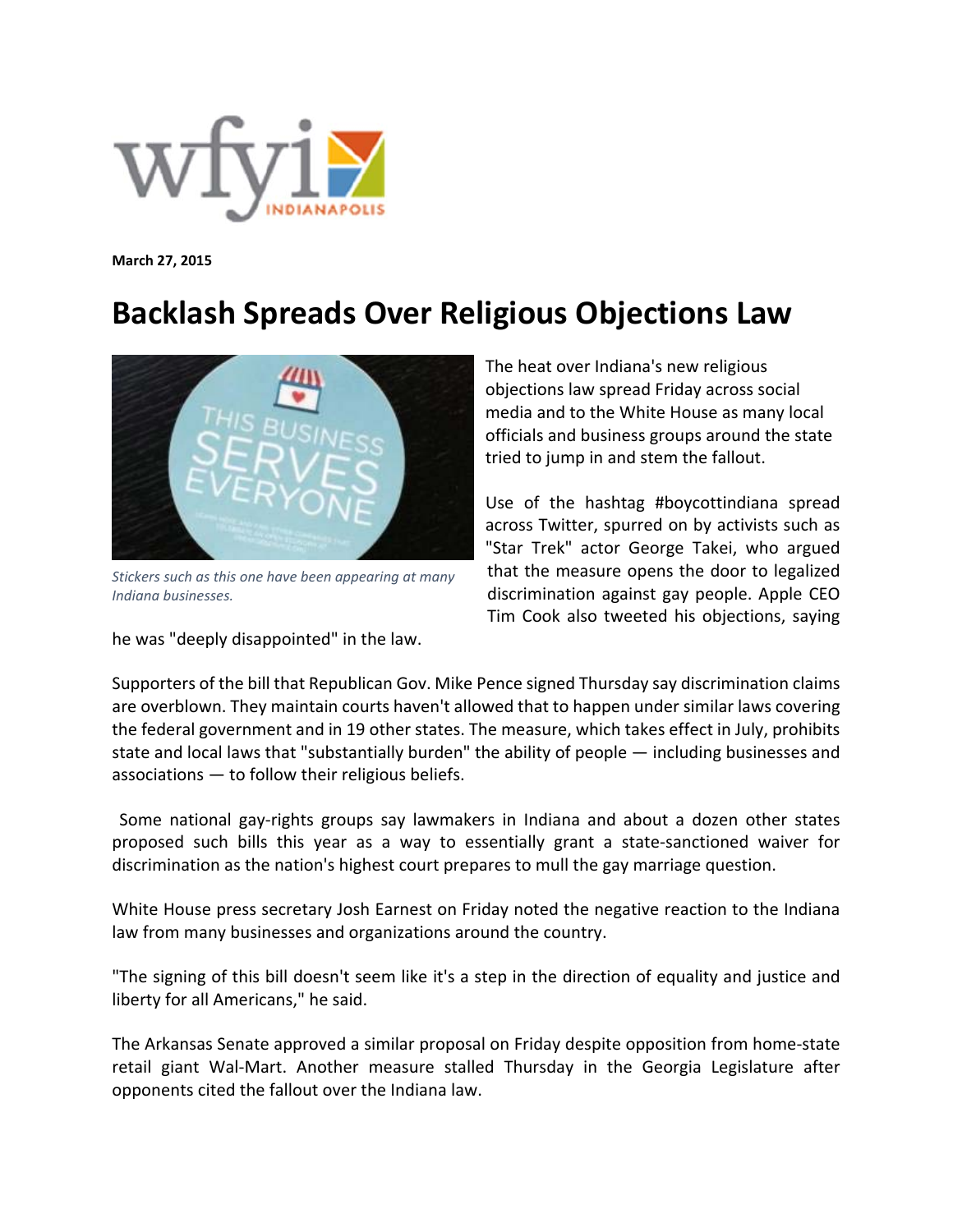Indianapolis Mayor Greg Ballard, a Republican who opposed the law, said he and other city officials would be talking to many businesses and convention planners to counter the uproar the law has caused.

"I'm more concerned about making sure that everyone knows they can come in here and feel welcome," Ballard said. "That's what I'm mostly concerned about."

A rally against the law is planned for 1 p.m. Saturday at the Indiana Statehouse.

The City County Council will consider a special resolution Monday opposing the act and encouraging state legislators to amend the Civil Rights section of the Indiana code. It also calls on the legislature to protect local anti‐discrimination ordinances by exempting them from the law.

Groups such as the Indiana Chamber of Commerce have taken to social media with messages that the state is full of welcoming businesses. Democratic South Bend Mayor Pete Buttigieg touted on Twitter his city's civil rights ordinance's protections for gays and lesbians, while Republican Evansville Mayor Lloyd Winnecke wrote that the law "sends the wrong message about Indiana."

John Boyd, principal of The Boyd Company, a corporate site selection firm based in New Jersey, predicted short‐term fallout from passage of the law, saying that it might make it more difficult for Indiana to attract new businesses, particularly technology companies.

"Companies want to be in markets that are attractive to Millennials," Boyd said. "And this type of anti‐business social policy is a real challenge for the state, and will present some obstacles."

Stickers touting "This business serves everyone" have been appearing on business windows in many Indiana cities.

Pence, after signing the bill Thursday, said opponents had been mischaracterizing the measure and that it was solely a limit on government restricting people's religious liberties.

Last year, Mississippi enacted a religious objection law just weeks after Arizona Gov. Jan Brewer, a Republican, vetoed a similar effort there amid criticism from major corporations. Mississippi hasn't had any high-profile instances of the law being used by businesses to deny goods or services to gays.

Indiana University law professor Daniel Conkle, who testified in favor of the bill in Indiana legislative committees, said he was a supporter of gay rights and that the predictions of negative implications from the law were unjustified.

Conkle, who has written extensively on religious legal issues, said he didn't know of any cases under the similar state laws or the federal statute, which dates to 1993, where a court had sided with a religious objector in a discrimination case.